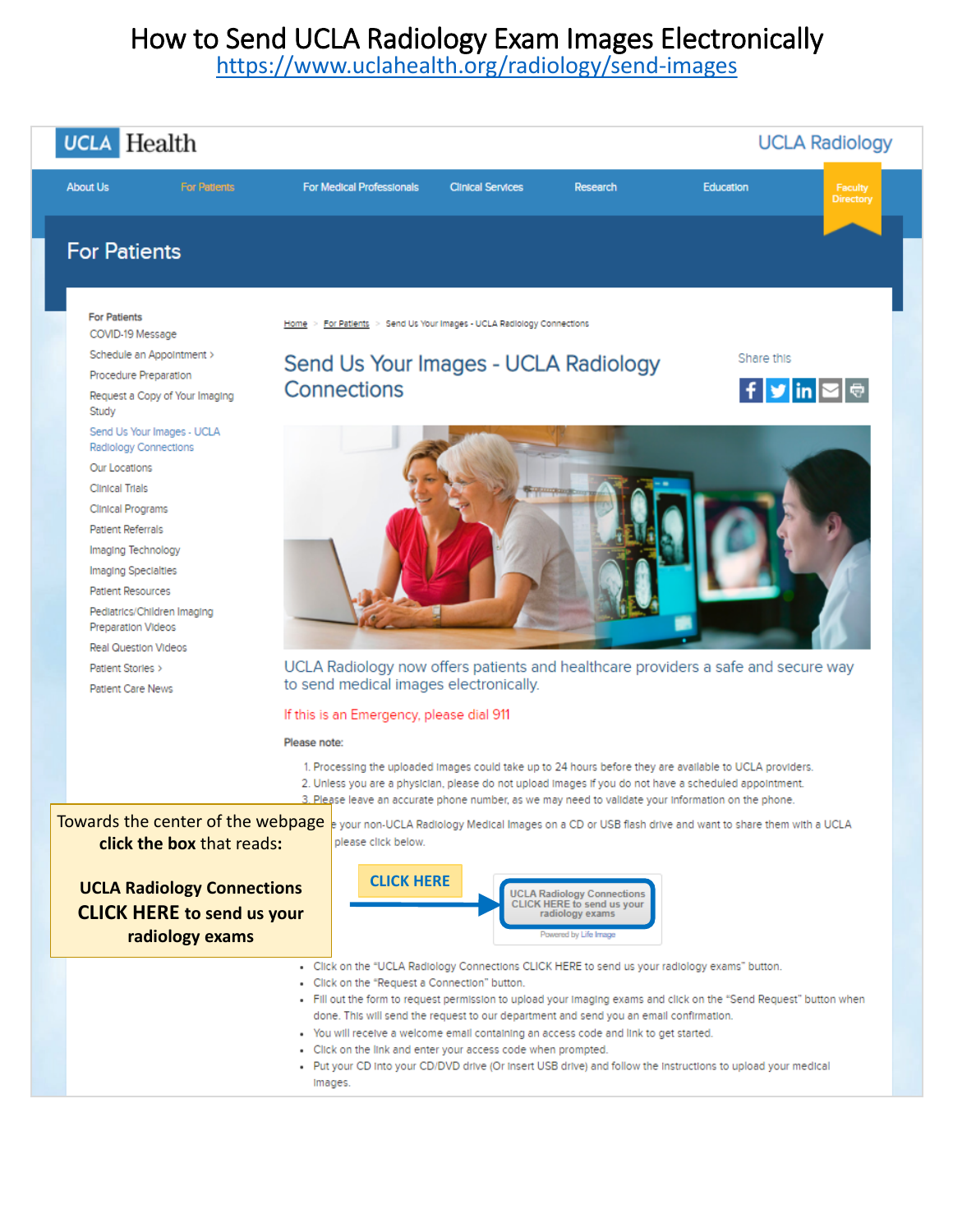<https://www.uclahealth.org/radiology/send-images>

|                                                                                                                                                                                            | <b>L:fe</b> lmage®<br>Connections<br>Login                                                                                                                                                                                                                                                                                                                                                                                                                                                                                                                                                                                                                                                                                                                                                                                                                                                                                                                                                                            |
|--------------------------------------------------------------------------------------------------------------------------------------------------------------------------------------------|-----------------------------------------------------------------------------------------------------------------------------------------------------------------------------------------------------------------------------------------------------------------------------------------------------------------------------------------------------------------------------------------------------------------------------------------------------------------------------------------------------------------------------------------------------------------------------------------------------------------------------------------------------------------------------------------------------------------------------------------------------------------------------------------------------------------------------------------------------------------------------------------------------------------------------------------------------------------------------------------------------------------------|
| <b>NEXT PAGE</b>                                                                                                                                                                           | <b>UCLA</b> Health                                                                                                                                                                                                                                                                                                                                                                                                                                                                                                                                                                                                                                                                                                                                                                                                                                                                                                                                                                                                    |
| Click on the blue box<br>that reads<br><b>Request a Connection</b>                                                                                                                         | <b>UCLA RADIOLOGY CONNECTIONS</b><br><b>Connect to Share Exams</b><br>UCLA Radiology is committed to providing outstanding patient care by combining<br>Request a connection to this<br>excellence in clinical imaging, research, and educational programs with state-of-the-art<br>provider to securely share imaging<br>technology. Our Department faculty and research programs are internationally<br>exams.<br>recognized. We maintain strong interdisciplinary links with other departments within<br>the Medical Center, and the UCLA campus. This strong collaborative interaction<br><b>Request a Connection</b><br>between research and clinical practice allows us to rapidly implement new, and<br>sometimes revolutionary, imaging and therapeutic innovations.<br><b>CONTACT INFORMATION</b><br>UCLA Westwood Image Library (310) 794-1415<br>UCLA Santa Monica Image Library (424) 259-8701<br><b>CLICK HERE</b><br><b>LOCATIONS</b><br>200 MED PLAZA<br><b>SUITE B165-11</b><br>Los Angeles, CA 90024 |
| <b>NEXT PAGE</b>                                                                                                                                                                           | <b>Connection request</b><br>$*$ = Required fields                                                                                                                                                                                                                                                                                                                                                                                                                                                                                                                                                                                                                                                                                                                                                                                                                                                                                                                                                                    |
| Fill in all sections of the<br><b>Connection request</b><br>screen<br><b>Once completed click</b><br><b>Send Request</b>                                                                   | <b>PATIENT INFORMATION</b><br>YOUR CONTACT INFORMATION<br>* First name:<br>* Last name:<br>* Relationship to the patient:<br><b>Select</b><br>$\checkmark$<br>* First name:<br>* Last name:<br>* Date of birth:<br>mm/dd/yyyy<br>* Email:<br>Do you have a physician here? If so, who?:<br>* Confirm email:<br>Physician's department:<br>* Phone:<br>* Why do you want to share exams?:<br>Institution name                                                                                                                                                                                                                                                                                                                                                                                                                                                                                                                                                                                                          |
|                                                                                                                                                                                            | Additional information to help us process your request<br>(second opinion, visit preparation, current diagnosis)<br><b>Send Request</b><br>Cancel                                                                                                                                                                                                                                                                                                                                                                                                                                                                                                                                                                                                                                                                                                                                                                                                                                                                     |
| <b>NEXT PAGE</b>                                                                                                                                                                           | L:felmage®<br>Connections<br>Login                                                                                                                                                                                                                                                                                                                                                                                                                                                                                                                                                                                                                                                                                                                                                                                                                                                                                                                                                                                    |
| This screen confirms you<br>have completed your<br>request to send images.<br>You will now be sent an<br>email to the email<br>address you provided on<br>the Connection request<br>screen | <b>UCLA</b> Health<br><b>UCLA RADIOLOGY CONNECTIONS</b><br><b>Thank You</b><br>UCLA Radiology is committed to providing outstanding patient care by combining<br>Your request has been sent. Next<br>excellence in clinical imaging, research, and educational programs with state-of-the-art<br>steps will be sent to the email<br>technology. Our Department faculty and research programs are internationally<br>address you provided.<br>recognized. We maintain strong interdisciplinary links with other departments within<br>the Medical Center, and the UCLA campus. This strong collaborative interaction<br>between research and clinical practice allows us to rapidly implement new, and sometimes revolutionary, imaging and therapeutic<br>innovations.<br><b>CONTACT INFORMATION</b><br>UCLA Westwood Image Library (310) 794-1415<br>UCLA Santa Monica Image Library (424) 259-8701<br><b>LOCATIONS</b><br>200 MED PLAZA<br><b>SUITE B165-11</b>                                                     |

Los Angeles, CA 90024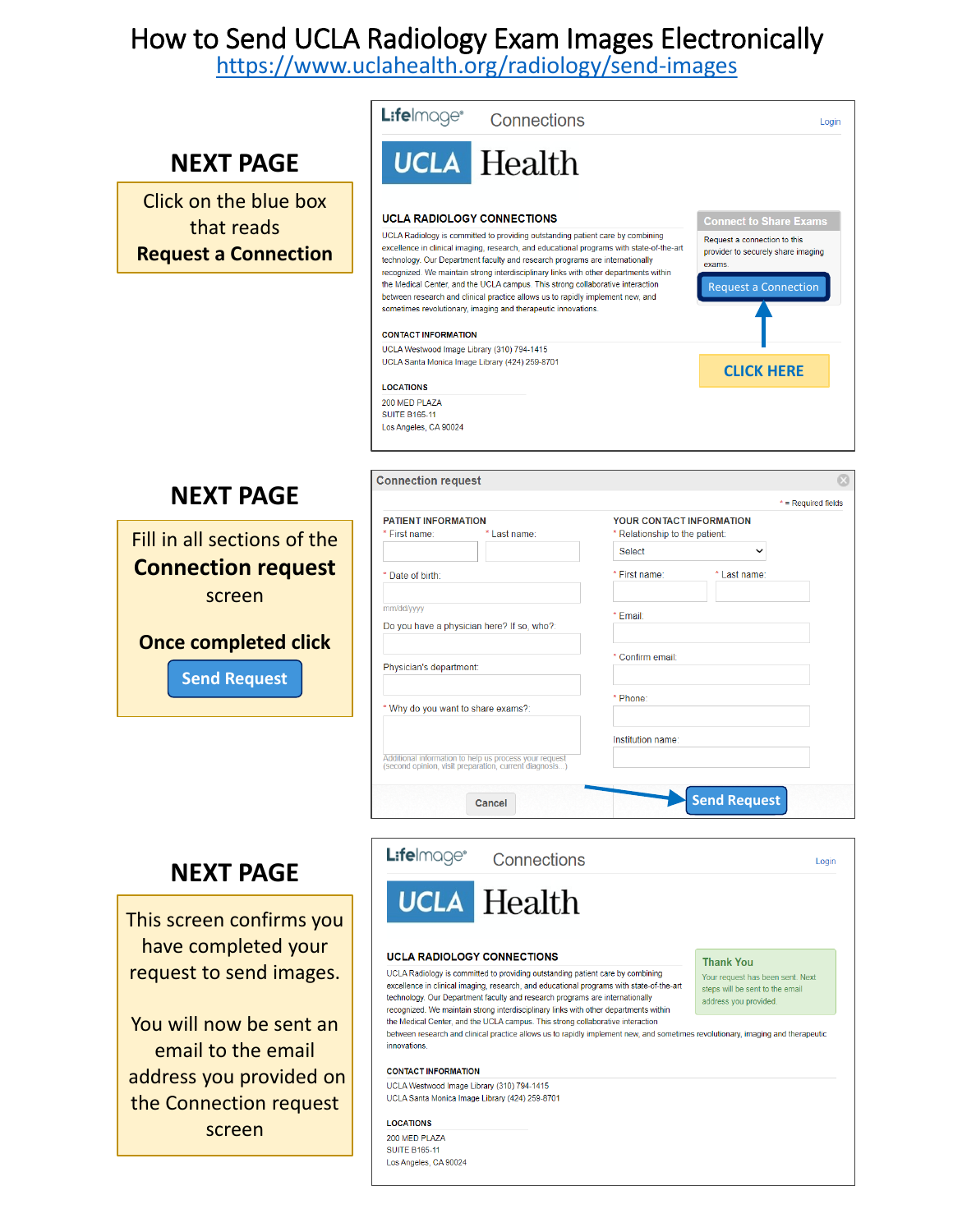<https://www.uclahealth.org/radiology/send-images>

#### **NEXT STEP**

**Open the Email** you provided on the previous screen.

It is strongly recommend to open and login to the email you provided using the internet browsers **Google Chrome -or- Microsoft Edge**. The email you receive will be from LIFE IMAGE.

| ٠ | You will receive 2 separate emails from LIFE IMAGE.          |                                                                                                                                                                                                                                                                                                                                                                                                      |
|---|--------------------------------------------------------------|------------------------------------------------------------------------------------------------------------------------------------------------------------------------------------------------------------------------------------------------------------------------------------------------------------------------------------------------------------------------------------------------------|
|   | Open the email that reads<br>"Welcome" in the subject title. | Your Connection request has been accepted by UCLA Health<br>System, UCLA Radiology Connections, and you are ready to start<br>sharing exams.                                                                                                                                                                                                                                                         |
|   | The body of the email will<br>contain the screen shown here  | Sharing your exams with UCLA Radiology Connections is easy. Click<br>the secure link below and you will be quided through a 4 step wizard to<br>upload your exams. If you need help, the wizard contains a link in the<br>upper right hand portion of the screen which explains each step.                                                                                                           |
|   | Click on Get started                                         | Google Chrome is Life Image's preferred browser for uploading exams<br>because it does not require Java. Firefox and Internet Explorer users<br>will need to launch our Java applet to upload exams.                                                                                                                                                                                                 |
|   |                                                              | <b>Get started</b>                                                                                                                                                                                                                                                                                                                                                                                   |
|   |                                                              | Life Image has been optimized for Google Chrome.<br>This is an automated message. Please do not reply to this email. If you<br>have received this email in error, do not click the highlighted link above.<br>Please notify the sender and delete the message. Unauthorized access<br>to PHI may violate federal and state law and violators will be prosecuted<br>to the fullest extent of the law. |
|   |                                                              | Powered by Life Image. All rights reserved.                                                                                                                                                                                                                                                                                                                                                          |

• The next screen will display a license agreement. Read it and click **Accept** to proceed

**PLEASE NOTE:** Images received electronically from outside institutions via email containing a download link must be downloaded onto your computer before uploading to this site. Follow instructions provided from the outside institution to download images before uploading and sending to UCLA.

- Insert the CD containing Radiology Images now into your computer's DVD drive
- If you have images stored on a USB flash drive, insert the drive into your computer USB port
- Once you have inserted the CD, or downloaded images onto your computer, click on **Browse for exams**



**Do NOT** click upload non-DICOM files